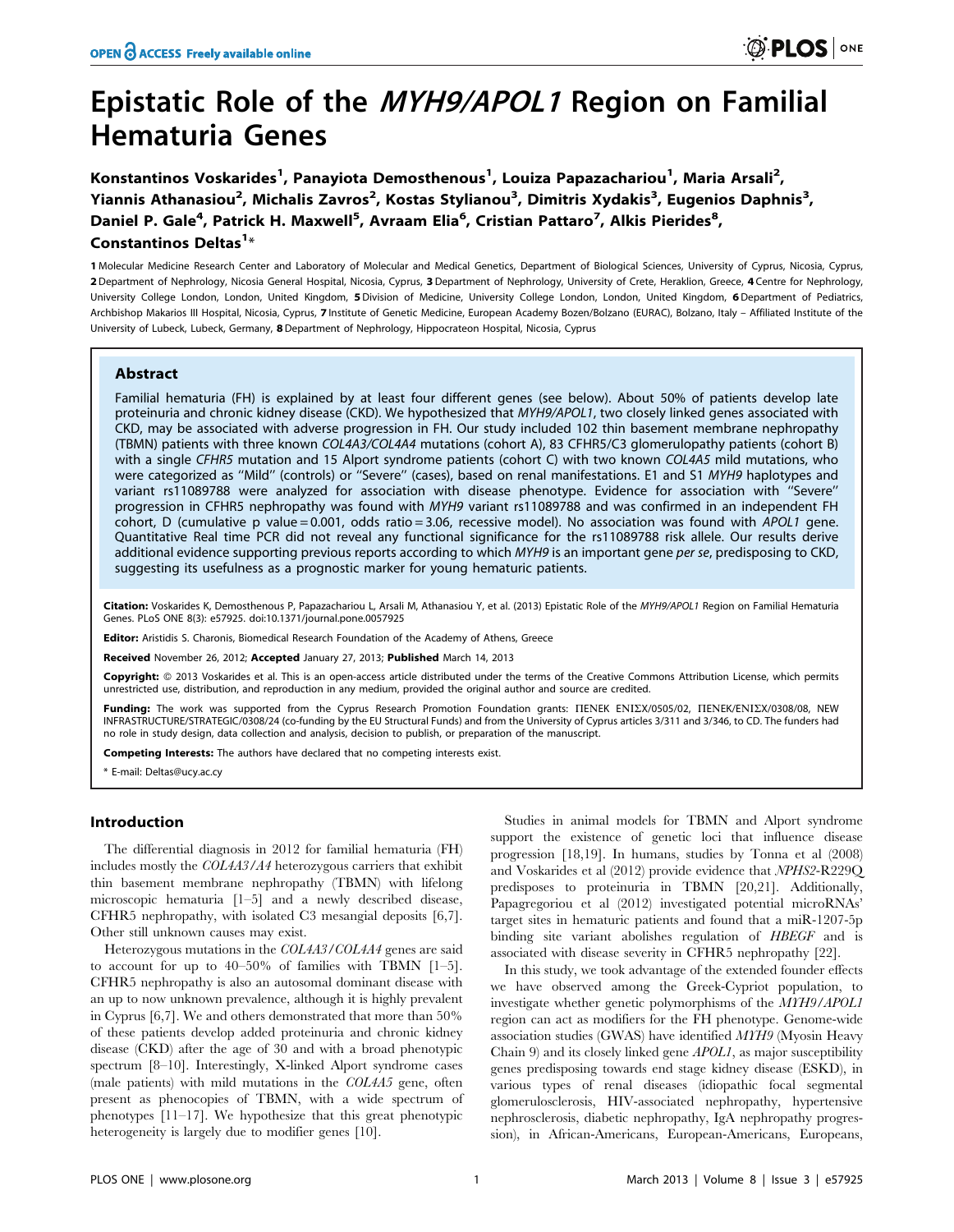Hispanic-Americans and Chinese [23–27]. For the present work our cohorts included patients with a monogenic primary form of FH, TBMN, Alport Syndrome and CFHR5 nephropathy. Our results demonstrate a likely contribution of MYH9 variant rs11089788 in the progression of CKD when co-inherited with CFHR5 nephropathy, but cast doubt on the recently alleged association with variation in the APOL1 gene that is closely linked to MYH9.

#### Materials and Methods

## Study Cohorts - Clinical Assessment and Study Outcomes The study cohorts are presented in Table 1. Patients of all four

cohorts were categorized as having ''Mild'' or ''Severe'' disease. Our main cohorts include 102 adult TBMN patients, 83 adult CFHR5 patients and 15 Alport syndrome patients. These cohorts are unique worldwide because they include a large number of patients with common mutations due to founder effects. Among 102 TBMN patients, 77 carry mutation COL4A3-p.G1334 and 19 carry mutation COL4A3-p.G871C. All 83 CFHR5 patients carry the same exon 2–3 duplication. This situation offers an advantage as regards reduced genomic background complexity based on common ethnicity, thereby facilitating the search for genetic modifiers in relatively smaller cohorts. Since young individuals with apparently mild disease could develop severe disease when older, we excluded young patients without evidence of severe disease (Table 1). Mild disease was characterized by the presence of only microscopic hematuria and up to low grade proteinuria, repeatedly under 300 mg/day and no CKD. ''Severe'' disease was characterized by hematuria plus proteinuria  $\geq 500$  mg/day, or hematuria plus proteinuria plus CKD, or ESKD (Table 1). CKD was defined as an elevated serum creatinine over 1.5 mg/dL. Patients with borderline proteinuria and another concomitant renal disease (e.g., over five years of diabetes, vesicoureteral reflux etc), or severe patients at the extreme of body weight (outside  $\pm 2$ SD of the cohort mean) were excluded. For Alport syndrome patients, disease severity is defined by most researchers according to age at ESKD, so the severe group included patients that reached ESKD below the age of 40 years. Cohort D was genotyped for replication purposes, including FH patients not genetically studied yet. The study was approved by the Cyprus National Bioethics Committee and participants gave their signed informed consent, unless they were included anonymously after testing for purely diagnostic purposes.

## Single Nucleotide Polymorphisms (SNPs) genotyping – Haplotype analysis

We genotyped  $MTH9$  SNPs that were previously shown to be strongly associated with renal failure in Caucasian populations (Table 2; it includes information on the PCR-RFLP genotyping assays): two lying on the E1 risk haplotype (rs4821481 and rs4821480), one lying on the S1 risk haplotype (rs2413396) and the rs11089788 variant that is found in the  $5'$ -end of  $MTH9$  (IVS3 - $5801C/A$  – identified by a meta-analysis study – associated with serum creatinine levels in three Caucasian populations (Table 2).

DNA samples from 15 patients (six from cohort A, five from cohort B and four from cohort C), representing all three rs11089788 genotypes, were selected for PCR amplification (primers available on request) and DNA re-sequencing (in ABI  $\text{PRISM}^{\text{TM}}$  3130) of the last exon of *APOL1*, where most of nonsynonymous SNPs are located, according to electronic databases (www.ensemble.org). Three of the five non-synonymous SNPs detected, were genotyped in cohorts A, B and D. Haplotype

| Patient group (cohort)                                                                                                                                                                                                                                                                                                                                                                                                                                                                                                                                            | Origin                     | nild<br>Nild<br>z                              |                                          |          |                                 | Severe  |                                      |      |                                |
|-------------------------------------------------------------------------------------------------------------------------------------------------------------------------------------------------------------------------------------------------------------------------------------------------------------------------------------------------------------------------------------------------------------------------------------------------------------------------------------------------------------------------------------------------------------------|----------------------------|------------------------------------------------|------------------------------------------|----------|---------------------------------|---------|--------------------------------------|------|--------------------------------|
|                                                                                                                                                                                                                                                                                                                                                                                                                                                                                                                                                                   |                            | N (%)                                          | Age: mean<br>(SD)                        | (%)      | Females: N with ESKD: N<br>(96) | N (%)   | Age: mean<br>(SD)                    | (96) | Females: N with ESKD: N<br>(%) |
| A. Heterozygous mutation carriers of COL4A3-G1334E or COL4A3-G871C or<br>COL4A4-3854delG'                                                                                                                                                                                                                                                                                                                                                                                                                                                                         | Cyprus                     |                                                | 102 44 (43%) 60.3 ( $\pm$ 10.3) 26 (59%) |          |                                 |         | 58 (57%) 62.6 ( $\pm$ 12.9) 26 (44%) |      | 20 (34%)                       |
| B. Heterozygous mutation carriers of CFHR5 Exons 2-3 duplication <sup>2</sup>                                                                                                                                                                                                                                                                                                                                                                                                                                                                                     | Cyprus                     |                                                | 83 48 (58%) 57.5 ( $\pm$ 12.9) 29 (60%)  |          |                                 |         | 35 (42%) 58.4 ( $\pm$ 11.1) 8 (23%)  |      | 20 (57%)                       |
| C. XLAS male patients, mutation carriers of COL4A5-P628L or COL4A5-G624D3                                                                                                                                                                                                                                                                                                                                                                                                                                                                                         |                            | Cyprus, Greece 15 11 $(41\%)$ 50.8 $(\pm 5.3)$ |                                          |          | 5 (45%)                         | 4 (59%) | 50.8 $(\pm 5.3)$                     |      | 4 (100%)                       |
| D. Familial cases of MH <sup>4</sup>                                                                                                                                                                                                                                                                                                                                                                                                                                                                                                                              |                            | Cyprus, Greece 67 33 (49%) 53.8 (±8.9)         |                                          | 26 (79%) |                                 |         | 34 (51%) 56.4 ( $\pm$ 12.8) 13 (38%) |      | 11 (32%)                       |
| "Wild" patients born before 01/1963. Gender difference (Wild vs Severe) is not significant (p = 0.141)<br>""Nild" patients born before 01/1979. Gender difference (Mild vs Severe) is significant (p=0.001).<br>MH: Microscopic Hematuria, ESKD: End Stage Kidney Disease, XLAS: X-linked Alport syndrome.<br>Please note that cohort B1 is the male only patients with CFHR5 nephropathy.<br>""Mild" patients born before 01/1975. Gender difference (Mild vs Severe) i<br>doi:10.1371/iournal.pone.0057925.t001<br><sup>3</sup> "Severe" patients: ESKD ≤40 yo. | s significant (p = 0.001). |                                                |                                          |          |                                 |         |                                      |      |                                |

Table 1. Description of cohorts and patients under study.

1. Description of cohorts and

 $\overline{\mathbf{v}}$ Table

under study

patients

doi:10.1371/journal.pone.0057925.t001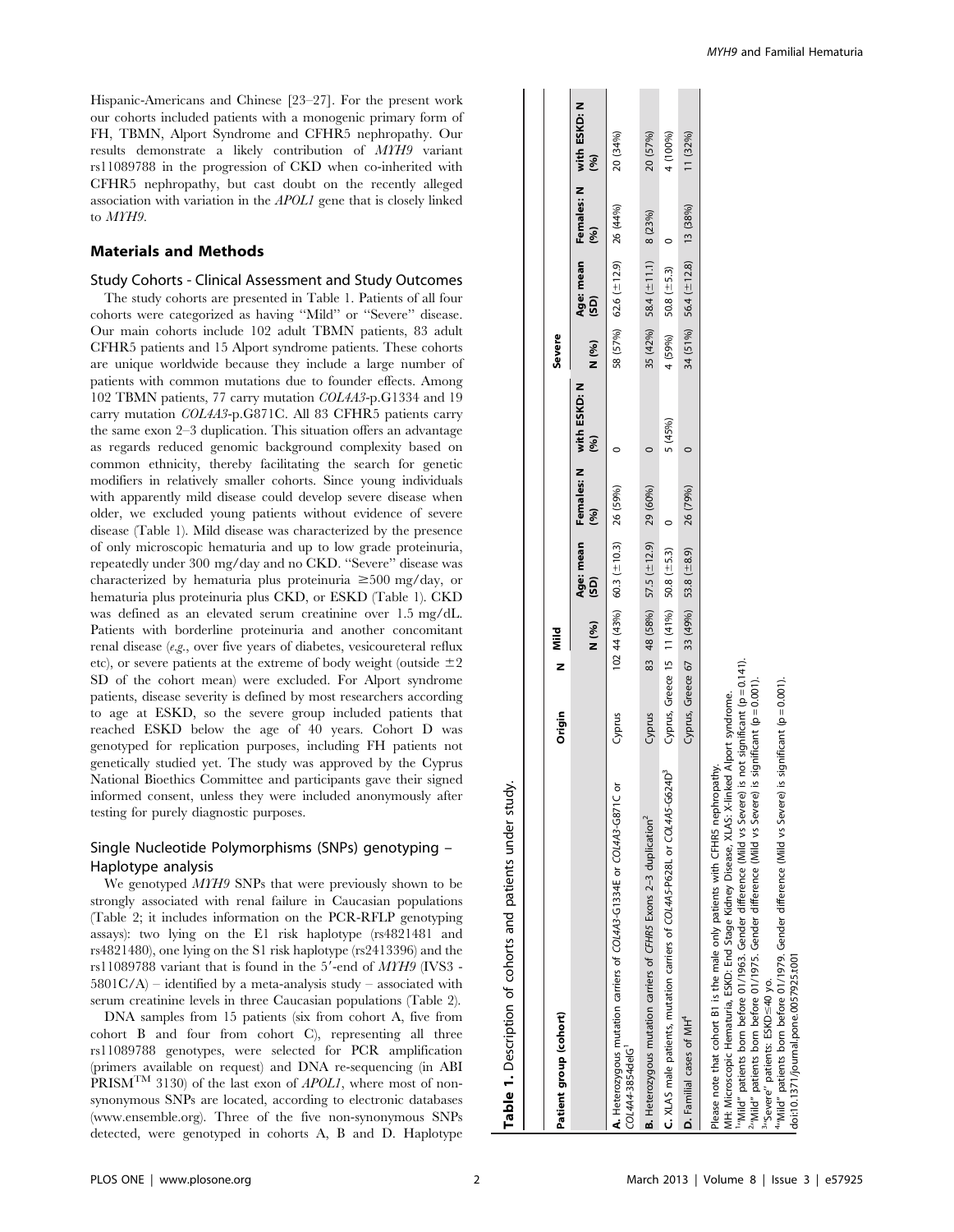Table 2. Information about the MYH9 non-coding SNPs and the non-synonymous APOL1 SNPs, genotyped in this study. Table 2. Information about the MYH9 non-coding SNPs and the non-synonymous APOL1 SNPs, genotyped in this study.

| e<br>SNP                     | haplotype<br>Risk                                                                      | Forward<br>primer                                                                                                                        | Reverse primer                         | $Tm(^{\circ}C)$ | Restriction<br>enzyme | products (bp)<br>Cleavage | Caucasian populations<br>Known associations in                                                                                                                |
|------------------------------|----------------------------------------------------------------------------------------|------------------------------------------------------------------------------------------------------------------------------------------|----------------------------------------|-----------------|-----------------------|---------------------------|---------------------------------------------------------------------------------------------------------------------------------------------------------------|
| rs4821481<br>MYH9<br>(T/C)   | 冚                                                                                      | GAAGAGTACCCGTATCTCAACAC                                                                                                                  | AGCATGAGGGCTTCTGCTTAACT                | 65              | Bfal                  | $132 + 115$<br>(Tallele)  | 1. Non-diabetic ESKD in Hispanic<br>Americans [26] 2. Diabetic<br>nephropathy in European<br>Americans [33]                                                   |
| rs4821480<br>6HAW<br>(T/G)   | 冨                                                                                      | CTCATGCTTGTTGAGCTTG                                                                                                                      | AGAACAGAAAGGAGGAGCAG                   | 8               | Dral                  | (Tallele)<br>$261 + 291$  | Americans [33] 3. Non-diabetic CKD<br>1. Non-diabetic ESKD in Hispanic<br>in European Americans [33]<br>Americans [26] 2. Diabetic<br>nephropathy in European |
| rs2413396 *<br>6HAW<br>(T/C) | 5                                                                                      | CCAGCACCTCCCGTGA                                                                                                                         | GTGGAGAGTGTGATGCAGG                    | 65              | Haell                 | 109+21 (C allele)         | 1. Non-diabetic ESKD in Hispanic<br>Americans [33]                                                                                                            |
| rs11089788<br>MYH9<br>(C/A)  | to HapMap data<br>SNPs, according<br>$(<$ 0.3) with any<br>No strong LD<br>neighboring | GATGTCCCATCCAATTGTTTC                                                                                                                    | GATTATGGCCTAAAAGGCAACTG                | 59              | Bsll                  | 230+158 (C allele)        | 1. Association with serum creatinine<br>levels in three Caucasian<br>populations [33]                                                                         |
| APOL1 E149K                  |                                                                                        | AGTTTCCTCGGTTGAAAATT**<br>CTGGTTTCTGAAAG-                                                                                                | GCTGTGATTCCCAACT-<br>CCATCCCAGGTTCCAA  | 8               | Msel                  | 207+33 (K allele)         |                                                                                                                                                               |
| APOL1 M2271                  |                                                                                        | CGTATTAGTCAGGATGGTCTCAATC                                                                                                                | AAAGTTGGATATGTTCTCACCCAAA              | 65              | Btgl                  | 505+115 (M allele)        |                                                                                                                                                               |
| APOL1 R254K                  |                                                                                        | ITGACAAATTGAAGGAGGTTA**<br>CTGGTCATCAAAAGCC-                                                                                             | ATTAACCCTCCACCTGT-<br>TCACCGCTTTCAGCTG | 67              | Msel                  | 201+35+4 (K allele)       |                                                                                                                                                               |
|                              | doi:10.1371/journal.pone.0057925.t002                                                  | **Modified nucleotides for creating restriction sites are in bold and underl<br>*Genotyping of rs2413396 was performed according to [27] | ined.                                  |                 |                       |                           |                                                                                                                                                               |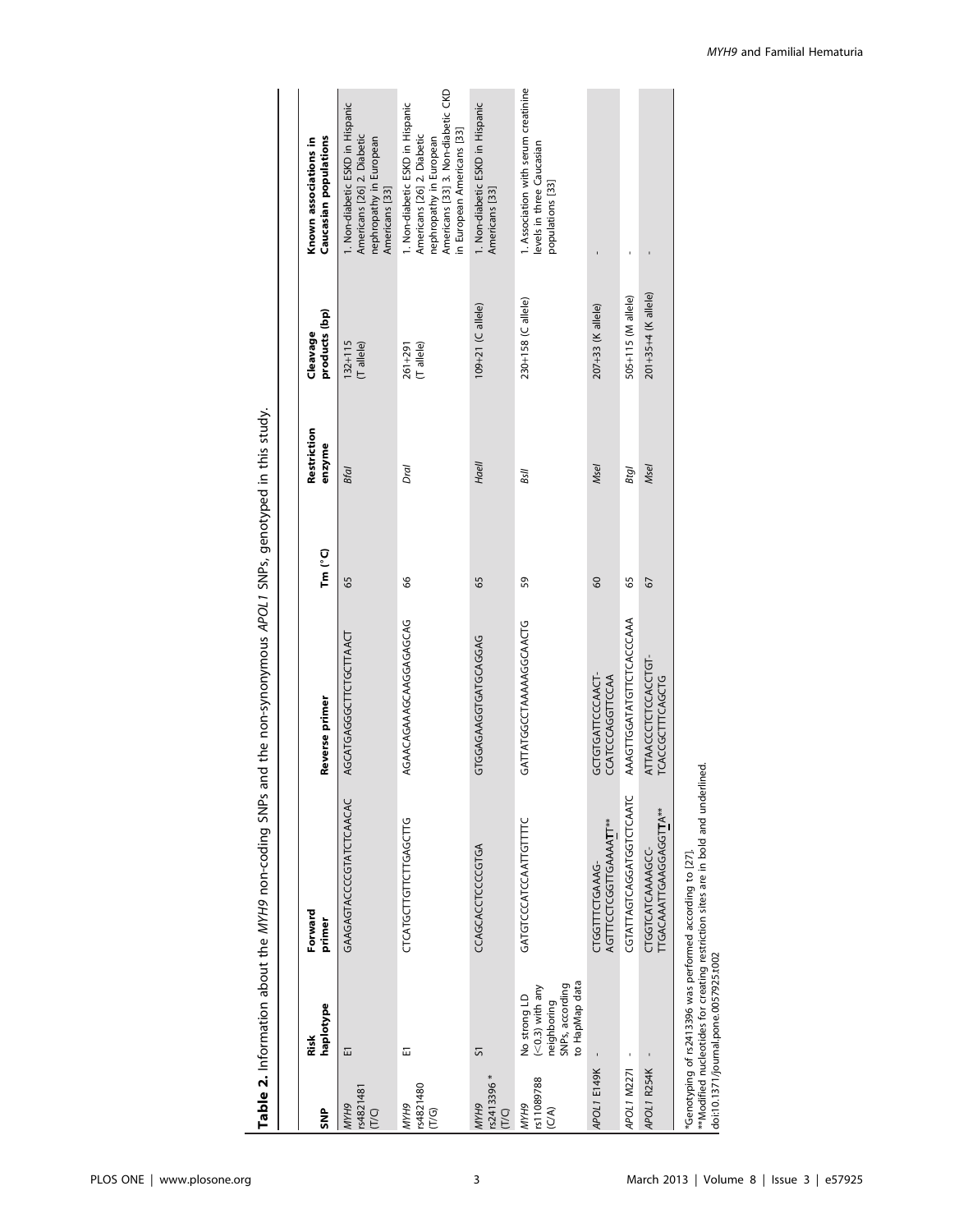MYH9 and Familial Hematuria

analysis was performed by Haploview software (http://www. broad.mit.edu/mpg/haploview/).

#### Statistical analysis

Genotypic statistical analysis and odds ratios calculations were performed by SPSS v.13 (IBM, USA). Both dominant and recessive models of inheritance were tested for significance where this was possible. P values were calculated by Pearson Chi-Square test. Fisher's Exact Test (2-sided) was used where genotype values less than 10 existed. The significance level, alpha, was set to 0.05. We decided to genotype the entire cohort B (it includes males and females with CFHR5 nephropathy), only for SNPs that would give a p value close to 0.1 for cohort B1 (B1 are only the males with CFHR5 nephropathy; mostly males proceed to CKD in this type of FH).

#### Real Time PCR

mRNA was isolated from peripheral blood leukocytes using the QIAamp RNA Blood Mini Kit (Qiagen, Germany) from: three male healthy volunteers genotyped as CC for rs11089788, three male healthy volunteers genotyped as AA for rs11089788 and three male ''severe'' hematuric patients genotyped as CC for rs11089788. RNA integrity and concentration were assessed by gel electrophoresis and spectrophotometrically (Nanodrop technologies), respectively. 200 ng of total RNA from each sample was reverse transcribed (ProtoScript<sup>TM</sup> by New England Biolabs, UK). The quantitative Real-Time PCR (qRT-PCR) amplifications were performed in duplicate on the LightCycler<sup>®</sup> system (Roche Diagnostics and Applied Sciences) using SYBR Green (Applied Biosystems, California, USA) in a reaction volume of 20 µl and primers according to Liang et al (2011) [28]. Relative quantification analysis was carried out on the LightCycler® Software 4.1. The endogenous reference gene GAPDH was used for normalisation of the results. Statistical significance was checked by independent t-test, through the SPSS v.13 package (IBM, USA).

#### Results

### CC genotype of MYH9 rs11089788 confers significant risk for proteinuria and CKD

None of the analyzed MYH9 SNPs was significantly associated with phenotypes in any of our initial cohorts. In accordance with previous publications, MYH9 rs4821480 was found to be in complete linkage disequilibrium (LD) with MYH9 rs4821481, after genotyping 85 samples of cohort A; thus it was not genotyped any further. MYH9 rs2413396 was found in partial LD with MYH9 rs4821481 (see frequencies in Table 3, LD value was not calculated). MYH9 rs11089788 gave a p value close to 0.1 in cohort B1 (Table 4). Hence, cohort B  $(B = B1)$  plus the female patients, see Methods) and D were analyzed only for MYH9 rs11089788. For cohort B, MYH9 rs11089788 gave a p-value of 0.015 (OR = 3.18) under a recessive model. Cohort D replicated the significance for  $MTH9$  rs11089788 (p = 0.024) under a recessive model of inheritance (Table 5). The significance was highly increased for the sum of cohorts B+D for  $MTH9$ rs11089788 ( $p = 0.001$  and OR = 3.06, see Table 5).

#### Non-synonymous SNPs found on the last exon of APOL1

Re-sequencing of the last APOL1 exon revealed five nonsynonymous SNPs: p.E149K (rs2239785), p.M227I (rs136175), p.R254K (rs136176), p.G270D (rs73403889) and p.D336N (rs16996616). Those SNPs are not among the published ones to be associated with CKD [29,30]. APOL1 p.E149K, p.M227I and p.R254K [all reported with significant frequency only in

| ទ្ធិ<br>ទី   | MYH9rs4821481                         |          |          | MYH9 rs2413396 |          |        | MYH9 rs11089788 |              |            |                |
|--------------|---------------------------------------|----------|----------|----------------|----------|--------|-----------------|--------------|------------|----------------|
| $\mathbf{m}$ |                                       | ٢        | ყ        |                | ٢        | Ⴘ      | Ę               | ¥            | ŭ          | c              |
| Cohort A     | 28 (64%)                              | 14 (32%) | 2(4%)    | 29 (66%)       | 14 (32%) | 1(2%)  | 14 (32%)        | 21 (48%)     | 9 (20%)    | 44             |
| Cohort B1    | 17 (89%)                              | 2(11%)   | $0(0\%)$ | 16 (84%)       | 3 (16%)  | 0(0%)  | 6 (32%)         | 9 (47%)      | 4 (21%)    | $\overline{0}$ |
| Cohort B     |                                       |          |          |                |          |        | 15 (31%)        | 22 (46%)     | 11(23%)    | 48             |
| Cohort C     | 8 (73%)                               | 3 (27%)  | $0(0\%)$ | 8 (73%)        | 3(27%)   | 0(0%)  | 3 (27%)         | 3 (27%)      | 5 (46%)    |                |
| Severe       |                                       |          | ყ        |                | ۲h       | Y      | ş               | ¥            | ყ          |                |
| Cohort A     | 40 (69%)                              | 18 (31%) | 0(0%)    | 37 (64%)       | 19 (33%) | 2(3%)  | 15 (26%)        | 28 (48%)     | 15 (26%)   | 58             |
| Cohort B1    | 24 (89%)                              | 3(11%)   | 0(0%)    | 21 (78%)       | 6 (22%)  | 0(0%)  | 3(11%)          | $12(44.5\%)$ | 12 (44.5%) | 27             |
| Cohort B     |                                       |          |          |                |          |        | $3(8.5\%)$      | 15(43%)      | 17 (48.5%) | 35             |
| Cohort C     | 4 (100%)                              | 0(0%)    | 0(0%)    | 4 (100%)       | $0(0\%)$ | (0.66) | 3 (75%)         | 0(0%)        | 1 (25%)    | 4              |
|              | doi:10.1371/journal.pone.0057925.t003 |          |          |                |          |        |                 |              |            |                |

Table 3. Genotype distribution of the studied MYH9 variants, by cohort and by severity.

3. Genotype distribution of the studied MYH9 variants,

Table 3

by cohort and by severity.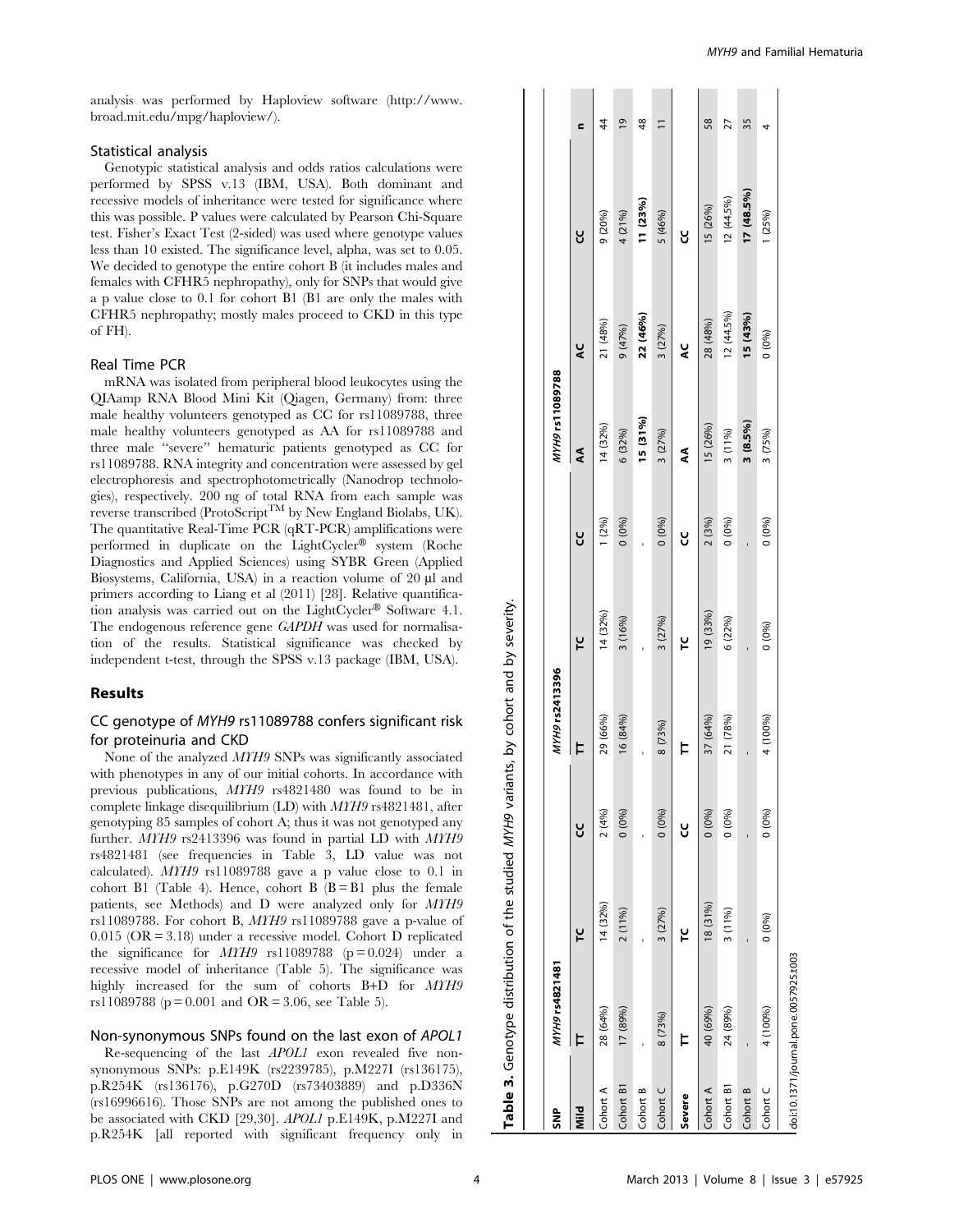Table 4. Genotype associations for the three MYH9 variants genotyped in this study.

| p value                  | OR (95% CI)              | p-value     | OR (95% CI)           |
|--------------------------|--------------------------|-------------|-----------------------|
| TT+TC vs CC              |                          | TT vs TC+CC |                       |
| $0.184*$                 | $***$                    | 0.572       | 0.79(0.34, 1.80)      |
| $\overline{\phantom{a}}$ | $\overline{\phantom{a}}$ | $1.000*$    | $1.06$ (0.16, 7.06)   |
| ٠                        | ٠                        | $0.516*$    | $***$                 |
| $0.205*$                 | $***$                    | 0.487       | $0.78$ $(0.39, 1.58)$ |
| TT+TC vs CC              |                          | TT vs TC+CC |                       |
| $1.000*$                 | 1.54(0.14, 17.50)        | 0.825       | 1.10 (0.48, 2.50)     |
| ٠                        | ٠                        | $0.716*$    | 1.52 (0.33, 7.04)     |
|                          |                          | $0.516*$    | $***$                 |
| $1.000*$                 | 1.68 (0.15, 18.88)       | 0.785       | 1.10(0.56, 2.17)      |
| AA+AC vs CC              |                          | AA vs AC+CC |                       |
| $0.639*$                 | 1.36(0.53, 3.47)         | 0.509       | 1.34 (0.56, 3.18)     |
| $0.126*$                 | $3.00$ (0.79, 11.45)     | $0.133*$    | 3.69 (0.79, 17.25)    |
| 0.015                    | 3.18 (1.24, 8.17)        | $0.016*$    | 4.85 (1.28, 18.36)    |
| $0.604*$                 | $0.40$ $(0.01, 5.15)$    | $0.235*$    | 0.125(0.01, 1.72)     |
| 0.129                    | 1.61 (0.87, 2.98)        | 0.131       | $1.63$ (0.86, 3.09)   |
|                          |                          |             |                       |

P-values were calculated by Pearson Chi-Square test. The whole CFHR5 cohort (B) was genotyped only for MYH9 rs11089788, the only SNP that gave p-value close to 0.1 for the male CFHR5 patients (B1).

\*P-values calculated by Fisher's Exact Test (2-sided) due to existence of genotypes values less than 10.

\*\*Odds ratio (OR) cannot be estimated due to zero genotypic values in the ''Severe'' category.

doi:10.1371/journal.pone.0057925.t004

Caucasian samples (http://hapmap.ncbi.nlm.nih.gov/)] were genotyped for the cohorts A, B and D. No significant association was observed (results not shown). All three APOL1 SNPs were in complete LD, constructing a haplotype block (results compatible with HapMap data), but they were not linked with rs11089788 (Figure 1).

## Expression of MYH9 in rs11089788 ''CC'' and ''AA'' patients

No statistical significance was observed when comparing the means of the blood mRNA values among the genotypic groups, (see Methods, results not shown) despite that there was a trend for an increase of the CCs over the AAs.

## Discussion

Genotype CC of  $rs11089788$ , located on the 5'-end of  $MTH9$ , was found to be significantly associated with bad progression in FH in two different cohorts. No significant association was observed for SNPs representing E1 kxt S1 haplotypes. This may be expected as these haplotypes were mainly associated with renal failure in populations out of Europe [23,24]. On the other hand, MYH9 rs11089788 was previously associated with high serum creatinine levels in Europeans [25] and with progression of IgA nephropathy in Chinese [27]. CFHR5 nephropathy and IgA nephropathy possibly share common pathophysiology features due to their immune origin. Pending confirmation with other studies, our study suggests that rs11089788 is a negative prognostic factor in CFHR5 nephropathy and possibly in other glomerular hematuric diseases. This result was confirmed in a second cohort (D), including hematuric patients of various etiologies. Considering the two cohorts together, the results show that a hematuric patient with the CC genotype (recessive model) has a 3.06-fold increased likelihood ( $p = 0.001$ ) for proteinuria and renal failure (Table 5). This enables us to speculate that certain FH types may share common risk factors as regards disease progression.

Table 5. MYH9 rs11089788 statistical analysis for a replicate cohort (D) and for the sum of cohorts B and D, that gave statistical significance.

|                |    | MYH9 rs11089788 |           |           | P value, Odds ratio                    | P value, Odds ratio                    |
|----------------|----|-----------------|-----------|-----------|----------------------------------------|----------------------------------------|
| <b>Cohort</b>  | n  | AA              | <b>AC</b> | <b>CC</b> | AA+AC vs CC                            | AA vs AC+CC                            |
| $D - "Mid"$    | 33 | 7(21%)          | 18 (55%)  | 8(24%)    | $P = 0.024$ , $OR = 3.52$ (1.24, 9.97) | $P = 0.765$ , $OR = 1.26$ (0.37, 4.23) |
| $D -$ "Severe" | 34 | 6(18%)          | 10 (29%)  | 18 (53%)  |                                        |                                        |
| $B+D - "Mid"$  | 83 | 23 (28%)        | 40 (48%)  | 20 (24%)  | $P = 0.001$ , $OR = 3.06$ (1.54, 6.10) | $P = 0.049$ , $OR = 2.26$ (0.99, 5.16) |
| B+D - "Severe" | 69 | 10(15%)         | 25 (36%)  | 34 (49%)  |                                        |                                        |

Patients in cohort D belong to families that segregate microscopic hematuria but no known mutation has been found in any of the genes COL4A3, COL4A4, or CFHR5, so far.

doi:10.1371/journal.pone.0057925.t005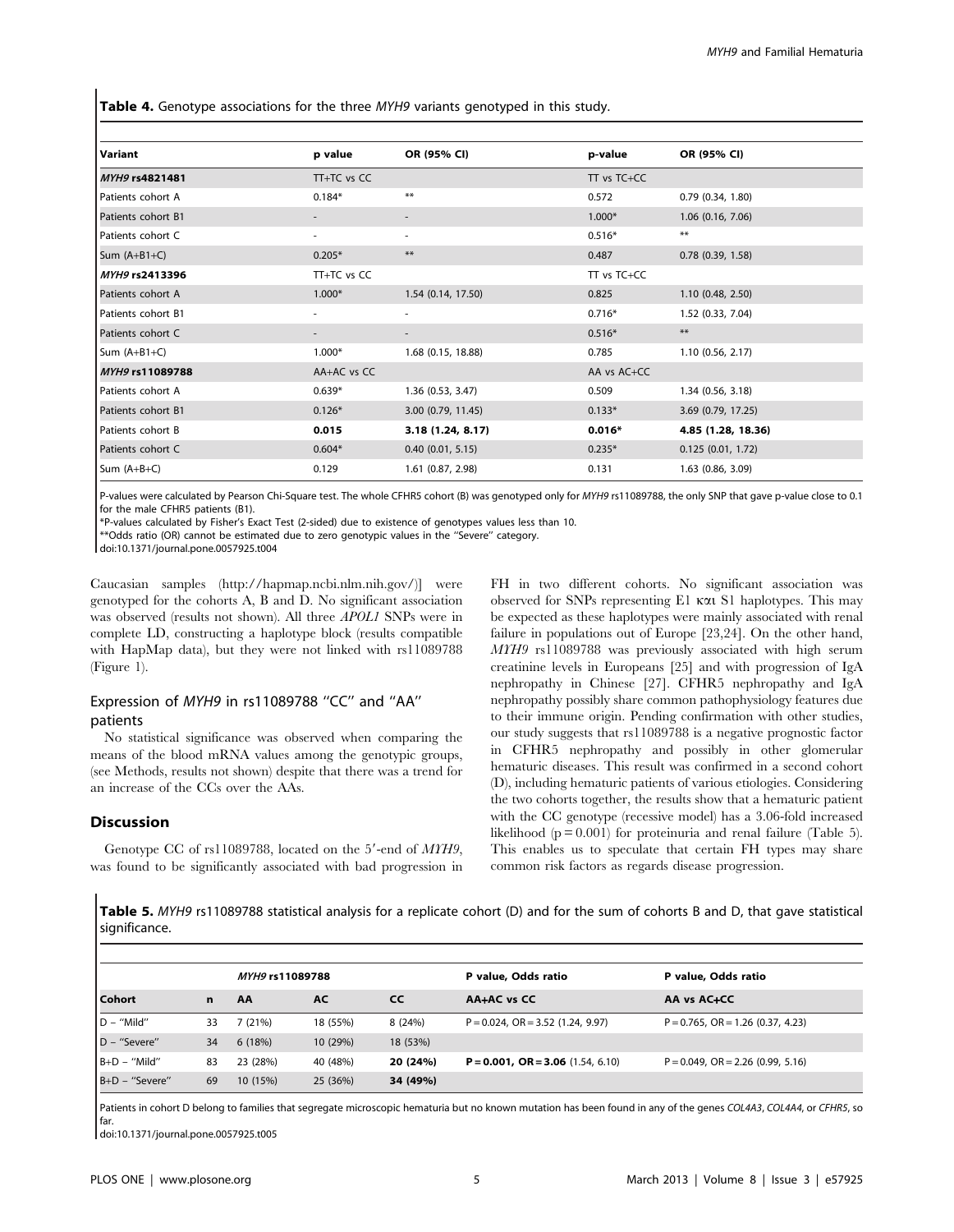

Figure 1. Linkage disequilibrium plots show that E149K, M227I and R254K in APOL1 gene are in complete linkage disequilibrium (D' = 1), but are not linked with  $MYH9$  rs11089788. doi:10.1371/journal.pone.0057925.g001

It is useful to underline that for certain types of FH, gender is an important cofounder in the disease progression in association with the modifier genes. In this study, difference in gender percentages is significant for cohort B (CFHR5 patients) and cohort D. In a previous publication we discuss in detail the high risk of male CFHR5 patients for progression to renal failure, comparing also the survival rates of renal function in the two genders [6,17]. All in all however, in accordance with the previous literature, the significance we describe here is still valid when taking into consideration the gender.

Recent studies give evidence that three coding SNPs on the last exon of *APOL1* gene, lying on extended haplotypes with the *MYH9* SNPs (haplotypes E1, F1 and S1), may be the actual cause for predisposition to renal failure. On the other hand, O'Seaghdha et al (2011) found association of rs4821480 with CKD in European-Americans [31], but did not find an association with any of the APOL1 SNPs reported by Genovese et al (2010) and Tzur et al (2010), suggesting that variation in APOL1 may not be the complete explanation [29,30]. We screened the last exon of APOL1, but the identified SNPs were not in LD with either of the

#### References

- 1. Lemmink HH, Nillesen WN, Mochizuki T, Schroder CH, Brunner HG, et al. (1996) Benign familial hematuria due to mutation of the type IV collagen alpha4 gene. J Clin Invest 98: 1114–1118.
- 2. Badenas C, Praga M, Tazon B, Heidet L, Arrondel C, et al. (2002) Mutations in theCOL4A4 and COL4A3 genes cause familial benign hematuria. J Am Soc Nephrol 13: 1248–1254.
- 3. Buzza M, Wang YY, Dagher H, Babon JJ, Cotton RG, et al. (2001) COL4A4 mutation in thin basement membrane disease previously described in Alport syndrome. Kidney Int 60: 480–483.
- 4. Kashtan CE (2005) Familial hematurias: what we know and what we don't. Pediatr Nephrol 20: 1027–1035.
- 5. Slajpah M, Gorinsek B, Berginc G, Vizjak A, Ferluga D, et al. (2007) Sixteen novel mutations identified in COL4A3, COL4A4, and COL4A5 genes in Slovenian families with Alport syndrome and benign familial hematuria. Kidney Int 71: 1287–1295.
- 6. Athanasiou Y, Voskarides K, Gale DP, Damianou L, Patsias C, et al. (2011) Familial C3 glomerulopathy associated with CFHR5 mutations: clinical characteristics of 91 patients in 16 pedigrees. Clin J Am Soc Nephrol 6: 1436–1446.
- 7. Gale DP, de Jorge EG, Cook HT, Martinez-Barricarte R, Hadjisavvas A, et al. (2010) Identification of a mutation in complement factor H-related protein 5 in patients of Cypriot origin with glomerulonephritis. Lancet 376: 794–801.
- 8. Pierides A, Voskarides K, Athanasiou Y, Ioannou K, Damianou L, et al. (2009) Clinico-pathological correlations in 127 patients in 11 large pedigrees, segregating one of three heterozygous mutations in the COL4A3/COL4A4

two alleles of rs11089788, despite a strong LD existing between them (Fig. 1), this being compatible with results of O'Seaghdha et al (2011) [31]. Additionally, Freedman et al (2011) found that homozygotes for MYH9 E1 haplotype are protected from Diabetic Nephropathy when predisposed by FRMD3 SNPs; this is in contrast to the non-carriers of MYH9 E1 that are prone to Diabetic Nephropathy when carrying the FRMD3 SNPs. These data are indicative of more complex and unpredictable gene interactions and are supportive of our results, signifying the genetic modifying influence of MYH9 SNPs. Non-coding SNPs on MYH9 may have an unknown effect on MYH9 e.g. in its expression, even though we did not find such an effect by a quantitative real time PCR approach. Some of those SNPs may affect proper splicing of MYH9, as Nelson et al (2010) found recently for rs2413396 and rs4821480 [32].

Our finding for rs11089788 may prove useful in FH cases, with early and effective interventions at early life, before symptoms worsen. However, it remains unclear how certain non-coding MYH9 variants exert their epistatic role and are associated with renal failure. It does not escape our attention that despite the unique character of our cohorts as regards the reduced genetic complexity owing to the extensive founder mutations, the overall size of our patient cohorts is somewhat small, and unfortunately there is no easy way to remedy this inherent limitation of the population we serve. Future collaboration of multiple research centers will be necessary to increase the statistical power and replicate or annul our results.

#### Acknowledgments

The authors express their gratitude to all patients, relatives and volunteers who participated and made this study possible. We thank the many clinical colleagues that have recruited patients to this research project and we also thank the organizations that funded this project.

#### Author Contributions

Conceived project, provided funding: CD. Recruited patients and contributed clinical material: MA YA MZ KS DX ED DPG PHM AE AP. Statistical evaluation of results: KV CP. Critically discussed results and conclusions: KV YA MA AP CD. Conceived and designed the experiments: KV CD. Performed the experiments: KV. Analyzed the data: KV. Contributed reagents/materials/analysis tools: KV PD LP CD. Wrote the paper: KV AP CD.

genes associated with familial haematuria and significant late progression to proteinuria and chronic kidney disease from focal segmental glomerulosclerosis. Nephrol Dial Transplant 24: 2721–2729.

- 9. Voskarides K, Damianou L, Neocleous V, Zouvani I, Christodoulidou S, et al. (2007) COL4A3/COL4A4 mutations producing focal segmental glomerulosclerosis and renal failure in thin basement membrane nephropathy. J Am Soc Nephrol 18: 3004–3016.
- 10. Voskarides K, Pierides A, Deltas C (2008) COL4A3/COL4A4 mutations link familial hematuria and focal segmental glomerulosclerosis. glomerular epithelium destruction via basement membrane thinning? Connect Tissue Res 49: 283–288.
- 11. Barker DF, Hostikka SL, Zhou J, Chow LT, Oliphant AR, et al. (1990) Identification of mutations in the COL4A5 collagen gene in Alport syndrome. Science 248: 1224–1227.
- 12. Barker DF, Pruchno CJ, Jiang X, Atkin CL, Stone EM, et al. (1996) A mutation causing Alport syndrome with tardive hearing loss is common in the western United States. Am J Hum Genet 58: 1157–1165.
- 13. Martin P, Heiskari N, Zhou J, Leinonen A, Tumelius T, et al. (1998) High mutation detection rate in the COL4A5 collagen gene in suspected Alport syndrome using PCR and direct DNA sequencing. J Am Soc Nephrol 9: 2291– 2301.
- 14. Chen Y, Zhu S, Zhang Y (2001) [Thin basement membrane nephropathy: a mutation in COL4A5 gene]. Zhonghua Nei Ke Za Zhi 40: 239–242.
- 15. Wilson JC, Yoon HS, Walker RJ, Eccles MR (2007) A novel Cys1638Tyr NC1 domain substitution in alpha5(IV) collagen causes Alport syndrome with late